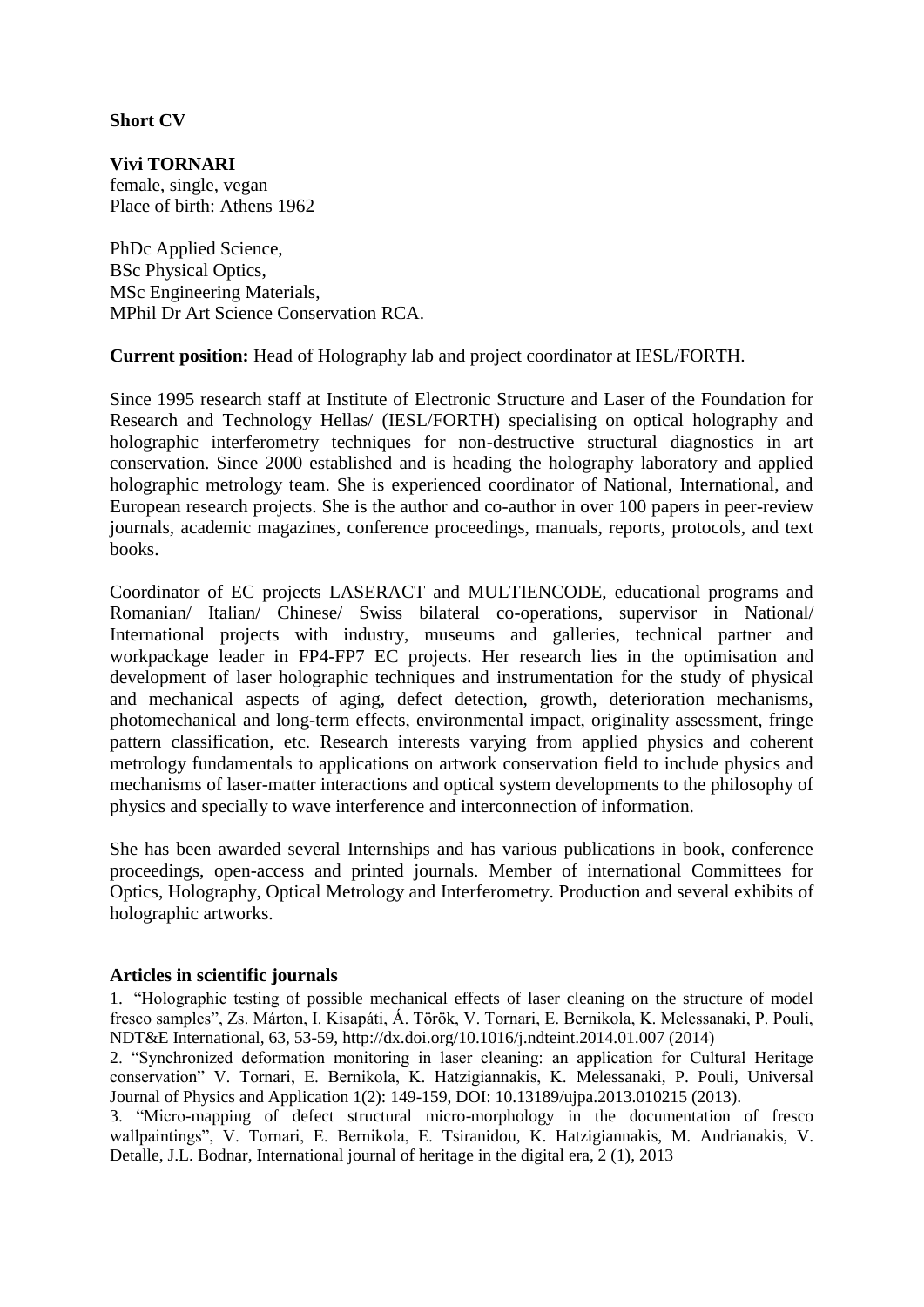4. "Micro-mapping of defect structural micro-morphology in the documentation of fresco wallpaintings", V. Tornari, E. Bernikola, E. Tsiranidou, K. Hatzigiannakis, M.Andrianakis, V. Detalle, J.L. Bodnar, International journal of heritage in the digital era, 1 (2) (2013)

5. "Spatial Coordinates in Interferometry Fringes: A Timeless Artwork Multipurpose Documentation", V. Tornari, Journal of basic and applied physics, 1 (2), 39-48 (2012).

6. "Interference fringe-patterns association to defect-types in artwork conservation: an experiment and research validation review", V Tornari, E. Tsiranidou, E. Bernikola, Applied Physics A 106(2), 397– 410 (2012).

7. "Rapid initial dimensional changes in wooden panel paintings due to simulated climate-induced alterations monitored by digital coherent out-of-plane interferometry", E. Bernikola, A. Nevin, V. Tornari, Applied Physics A 95, pp. 387-399 (2009).

## **Book**

"*Lasers in the Preservation of Cultural Heritage; Principles and applications*", Fotakis C., D. Anglos, V. Zafiropulos, S. Georgiou, V. Tornari, Ed. R. G. W. Brown, E. R. Pike (Taylor and Francis, New York 2006).

## **Conference Proceedings**

1. "Experimental methods on monitoring of materials surfaces in climate change conditions", V. Tornari, E. Bernikola, J. Leissner, C. Bertolini, D. Camuffo, EWCHP-2013, 3RD European Workshop on Cultural Heritage Preservation Bozen/Bolzano, Italy, 16-18/09/2013

2. "Surface reaction under climate impact: A direct holographic visualization of assumed processes", V. Tornari, E. Bernikola, K. Hatzigiannakis, M. Andriannakis, P. Bellendorf, C. Bertolin, D. Camuffo, L. Kotova, D. Jacobs, J. Leissner, FRINGE 2013, The 7th International Workshop on Advanced Optical Imaging and Metrology, 8-11/09/2013, Germany

3. "Deterioration estimation of paintings by means of combined 3D and hyperspectral data analysis" , L.G.Montagud, C. Portales-Ricart, B. Pastor-Carbonell, E. Ribes-Gómez, A. Gutiérrez-Lucas, V. Tornari, V.M. Papadakis, R.M. Groves, B. Sirmacek, A. Bonazza, I. Ozga, J.P. Vermeiren, K.Van Der Zanden, M. Föster, P. Aswendt, A. Borreman, J. D. Ward, A. Cardoso, L. Aguiar, F.Alves, P. Ropret, J.M. Luzón-Nogué, C. Dietz, SPIE proceedings Vol. 8790, Optics for Arts, Architecture and Archaelogy IV- June 2013

4. "Surface monitoring measurements of materials on environmental change conditions" V. Tornari, E. Bernikola, P. Bellendorf, C. Bertolin, D. Camuffo, L. Kotova, D. Jacobs, R. Zarnic, V. Rajcic, SPIE proceedings Vol. 8790, Optics for Arts, Architecture and Archaelogy IV- June 2013

5."Modern technology in originality and authentication dispute on movable and detached artworks" V.Tornari, E. Kouloumpi, F. Koussiaki, SPIE proceedings Vol. 8790, Optics for Arts, Architecture and Archaelogy IV- June 2013

6. "Remote photonic metrology in the conservation of cultural heritage", V. Tornari, G. Pedrini, W. Osten, SPIE proceedings Vol. 8790, Optics for Arts, Architecture and Archaelogy IV- June 2013

7. "SYDDARTA: new methodology for digitization of deterioration estimation in paintings", L.G.Montagud, C. Portales-Ricart, B. Pastor-Carbonell, E. Ribes-Gómez, A. Gutiérrez-Lucas, V. Tornari, V.M. Papadakis, R.M. Groves, B. Sirmacek, A. Bonazza, I. Ozga, J.P. Vermeiren, K.Van Der Zanden, M. Föster, P. Aswendt, A. Borreman, J. D. Ward, A. Cardoso, L. Aguiar, F.Alves, P. Ropret, J.M. Luzón-Nogué, C. Dietz, SPIE proceedings Vol. 8790, Optics for Arts, Architecture and Archaelogy IV- June 2013

8. "Modern technology in originality and authentication dispute on movable and detached artworks" V. Tornari, E. Kouloumpi, F. Koussiaki, SPIE proceedings Vol. 8790, Optics for Arts, Architecture and Archaelogy IV- (June 2013)

9. "Remote photonic metrology in the conservation of cultural heritage" , V. Tornari, G. Pedrini, W. Osten, SPIE proceedings Vol. 8790, Optics for Arts, Architecture and Archaelogy IV- (June 2013)

10. "Real-time monitoring of laser assisted removal of shellac from wooden artefacts using Digital Holographic Speckle Pattern Interferometry" E. Bernikola, K. Melessanaki, K. Hatzigiannakis, P Pouli and V. Tornari, Lasers in the Conservation of Artworks, eds D. Saunders, M. Strlic, C. Korenberg, N. Luxford and K. Birkholzer, Archetype publications Ltd, London, 52-59 (2013)